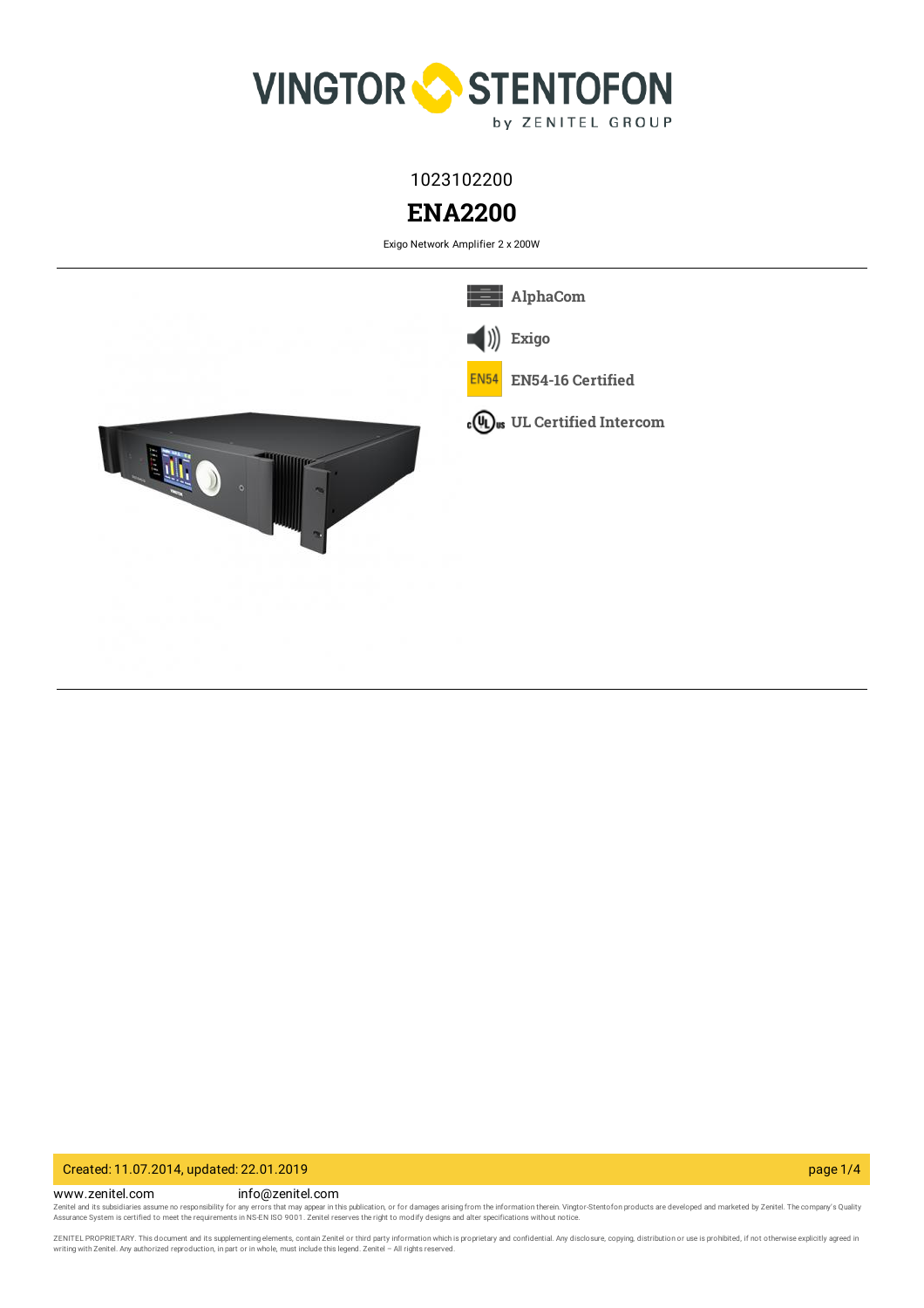## **DESCRIPTION**

- 2x 200 watt continuous effect
- Power efficient class D technology
- 110-230 VAC primary power and 24-48 VDC secondary power
- Redundant Ethernet connections
- Digital audio processing, equalizer and audio delay
- Loudspeaker line monitoring
- Input for backup amplifier
- Tick tone generator
- 6 configurable control outputs
- 6 configurable control inputs

The Exigo Network Amplifier is designed for use in marine, offshore and other demanding environments. The amplifier utilizes state-of-the-art class D amplifier technology to ensure high power efficiency and superb audio quality.

The Exigo Network Amplifier is part of the Exigo PA/GA system, which is based on standard Ethernet network and digital processing. Each amplifier has two network connections, allowing for redundant cabling between the amplifier and the network. Using standard network equipment also allows for a much wider selection of standard network equipment.

The digital audio processing and maintenance of the amplifier is done with the embedded CPU and DSP. These components allow the amplifier to do advanced audio processing such as automatic gain control and equalizing while also maintaining a robust connection to the system controllers.

The complete amplifier is self-monitoring and this includes advanced monitoring of the speaker lines and internal system. The audio output channels can be monitored for line faults such as shorts, ground faults and large load changes. In addition, up to 10 intelligent Line End Transponders (ELTSI) can be placed on the speaker lines for additional accuracy in the line monitoring. The amplifier also monitors control inputs, power supplies, temperature, network connections and every other components required for operation of essential services. Faults will be reported to the system controller, but will also be indicated locally on the amplifier.

The amplifier operates from a primary 115/230 VAC supply and have automatic uninterrupted switchover to a secondary 24-48 VDC supply if the primary should fail. The amplifier will continue to operate with full service during and after the switchover.

The amplifier's configurable control inputs/outputs and audio inputs can be used locally by the amplifier (e.g. for PTT and audio from a handheld microphone) or can be controlled by the system (e.g. audio input for background music).

## **SPECIFICATIONS**

#### **MECHANICAL**

| Dimensions (HxWxD)    | 87 x 482 x 390 mm                               |
|-----------------------|-------------------------------------------------|
| Weight                | 13 kg                                           |
| Shipping Weight       | 14.5 kg                                         |
| Mounting              | 19" Rack, 2HU                                   |
| Color                 | <b>Black</b>                                    |
| <b>USER INTERFACE</b> |                                                 |
| Display               | 3.5" QVGA Color TFT LCD                         |
| <b>Button</b>         | Rotary selector button with push-to-select      |
| Indicators            | Primary power, Secondary power, Fault, Disabled |
| <b>ENVIRONMENTAL</b>  |                                                 |
| Operating temperature | -15 °C to +55 °C                                |
| Operating humidity    | 15% to 95% (non-condensing)                     |
| Storage temperature   | -40°C to +70°C                                  |
| Storage humidity      | 10% to 95% (non-condensing)                     |
| Air pressure          | 700 hPa to 1300 hPa                             |
| IP rating             | $IP-32$                                         |
| <b>ELECTRICAL</b>     |                                                 |
| Primary power         |                                                 |
| Connector             | V-lock, IEC 60320-1 C14 compliant               |
| Nominal voltage *     | 110 - 230 VAC, 47-63 Hz                         |
| Inrush current        | Max 16A                                         |

## Created: 11.07.2014, updated: 22.01.2019 page 2/4

## www.zenitel.com info@zenitel.com

Zenitel and its subsidiaries assume no responsibility for any errors that may appear in this publication, or for damages arising from the information therein. Vingtor-Stentofon products are developed and marketed by Zenite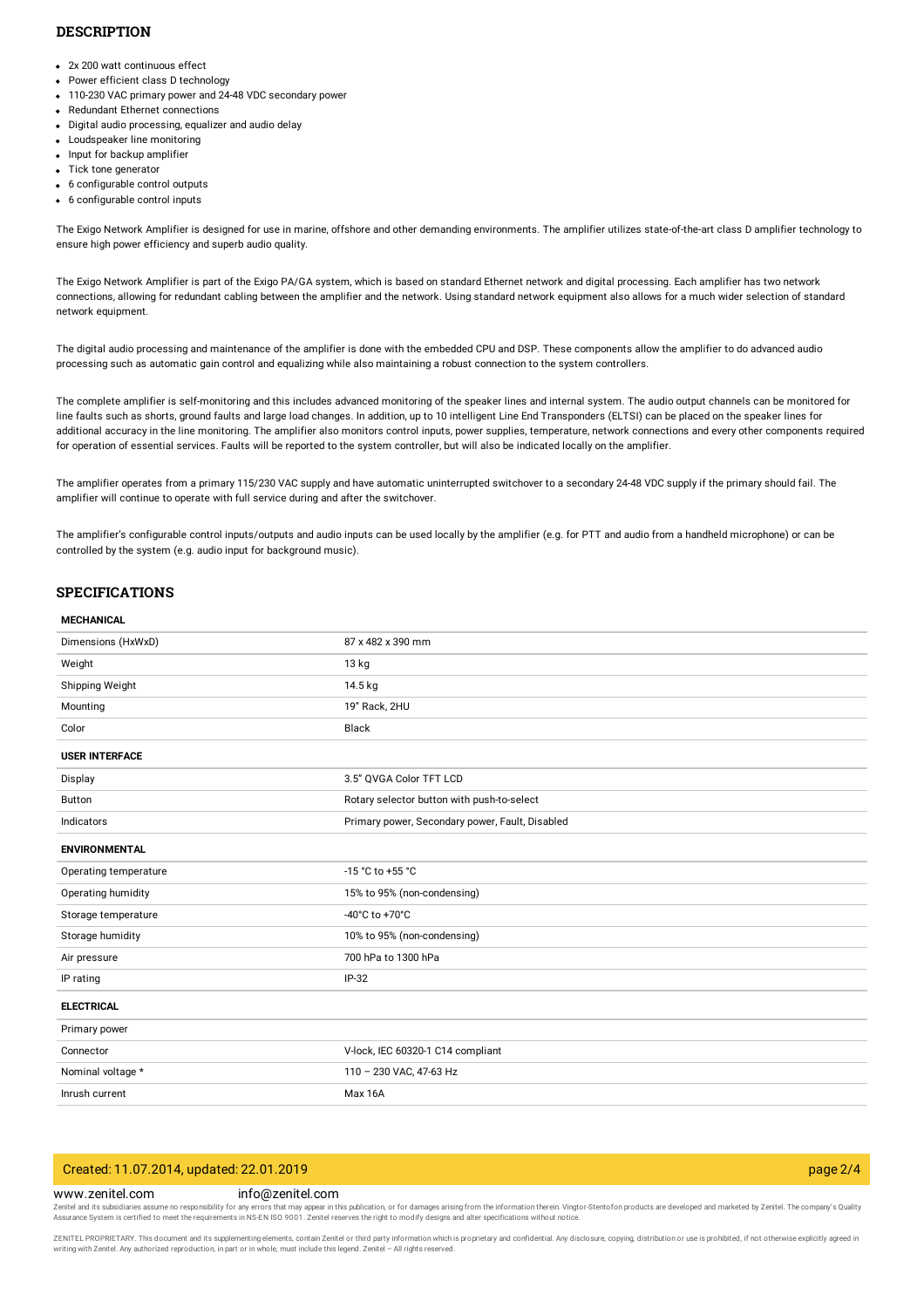#### **ELECTRICAL**

| Power consumption                                                | Pnom $\leq$ 25 W (idle), Pmax = 650 W                                                                                       |
|------------------------------------------------------------------|-----------------------------------------------------------------------------------------------------------------------------|
| Secondary power                                                  |                                                                                                                             |
| Connector                                                        | Pluggable and lockable terminal                                                                                             |
| Nominal voltage *                                                | Vnom 24 - 48 VDC, Vmin 20 VDC, Vmax 63 VDC                                                                                  |
| Power consumption                                                | Pstby $\leq$ 2.4 W, Pnom $\leq$ 25 W (idle), Pmax = 650 W                                                                   |
|                                                                  | * Degradation to 2 x 120W on 110Vac and 24Vdc                                                                               |
| <b>AUDIO OUTPUTS</b>                                             |                                                                                                                             |
|                                                                  | 2 x 200 watt music @ 55 °C continuously, 2 x 200 watt alarm @ 40°C continuously, 2 x 200W alarm @ 55°C                      |
| Output power                                                     | 30 <sub>min</sub>                                                                                                           |
| Output power in degradation mode (Running on 110Vac or<br>24Vdc) | 2 x 120 watt music @ 55 °C continuously, 2 x 120 watt alarm @ 40°C continuously, 2 x 120W alarm @ 55°C<br>30 <sub>min</sub> |
| 25V (8 ohm) output                                               | 2 x 50 watt music @ 55 °C continuously, 2 x 50 watt alarm @ 50 °C continuously,                                             |
| Output line                                                      | 100 volt, 70 volt and 8 Ohm                                                                                                 |
| Frequency response                                               | 200 Hz to 20 kHz ±3 dB                                                                                                      |
| Audio codec                                                      | G711, G722, PCM L16/48kHz                                                                                                   |
| <b>SNR</b>                                                       | 86 dB in test-modus, A-weighted noise                                                                                       |
| THD                                                              | < 0.5% @ 1 kHz                                                                                                              |
| Rated load resistance                                            | 100V: 50 Ω, 70V: 25 Ω, 25V: 25.0 Ω                                                                                          |
| Rated load capacitance                                           | 470 nF                                                                                                                      |
| <b>NETWORK</b>                                                   |                                                                                                                             |
| Ethernet                                                         | 2 x 10BASE-T, 100BASE-TX, Auto negotiation, Auto MDIX                                                                       |
| Protocols                                                        | Protocols IPv4 (with DiffServ), TCP, UDP, HTTPS, TFTP, RTP, DHCP, SNMP, STENTOFON CCoIP®, NTP                               |
| <b>LAN Protocols</b>                                             | VLAN(IEEE 802.1pq), Network Access Control (IEEE 802.1x), STP (IEEE 802.1d)                                                 |
| Management and operation                                         | HTTP/HTTPS (Web configuration) DHCP and static IP Remote automatic software upgrade Centralized<br>monitoring               |
| <b>LINE INPUT</b>                                                |                                                                                                                             |
| Frequency response                                               | 80 Hz - 20 kHz                                                                                                              |
| Audio codec                                                      | G711, G722, PCM L16/48kHz                                                                                                   |
| Nominal input level                                              | 100 mVRMS $-$ 1 VRMS                                                                                                        |
| SNR                                                              | 80 dB                                                                                                                       |
| Input impedance                                                  | 600 $\Omega$ / 10 k $\Omega$ (selectable)                                                                                   |
| <b>MICROPHONE INPUT</b>                                          |                                                                                                                             |
| Frequency response                                               | 80 Hz - 20 kHz                                                                                                              |
| Audio codec                                                      | G711, G722, PCM L16/48kHz                                                                                                   |
| Nominal input level                                              | 1 mVRMS - 100 mVRMS                                                                                                         |
| <b>SNR</b>                                                       | 80 dB                                                                                                                       |
| <b>CMRR</b>                                                      | 45 dB                                                                                                                       |
| Input impedance                                                  | 600 $\Omega$ / 10 k $\Omega$ (selectable)                                                                                   |
| Phantom supply (optional)                                        | 12 VDC ±10% @ 15 mA (IEC 61938, P12)                                                                                        |
| <b>CONTROL INPUTS AND CONTROL OUTPUTS</b>                        |                                                                                                                             |
| Control Inputs                                                   | 6                                                                                                                           |
| Type                                                             | Closing contact, monitored                                                                                                  |
| Control Outputs                                                  | 6                                                                                                                           |
| Relay outputs: (COM, NO,NC)                                      | Max recommended levels: 3A, 100Vdc, 125Vac, switching 60W/125VA                                                             |
| 24 V outputs                                                     | 24 VDC ±10%, 200 mA, monitored                                                                                              |
| Fault relay                                                      | $\mathbf{1}$                                                                                                                |
| Relay outputs: (COM, NO, NC)                                     | Max recommended levels: 3A, 100Vdc, 125Vac, switching 60W/125VA                                                             |
| <b>CERTIFICATIONS</b>                                            |                                                                                                                             |
| Immunity                                                         | EN 60945, EN 50130-4, EN 61000-6-1, EN 61000-6-2, EN 55103-2                                                                |
| Emissions                                                        | EN 60945, EN 61000-6-3, EN 61000-6-4                                                                                        |
|                                                                  |                                                                                                                             |

## Created: 11.07.2014, updated: 22.01.2019 page 3/4

## www.zenitel.com info@zenitel.com

Zenitel and its subsidiaries assume no responsibility for any errors that may appear in this publication, or for damages arising from the information therein. Vingtor-Stentofon products are developed and marketed by Zenite